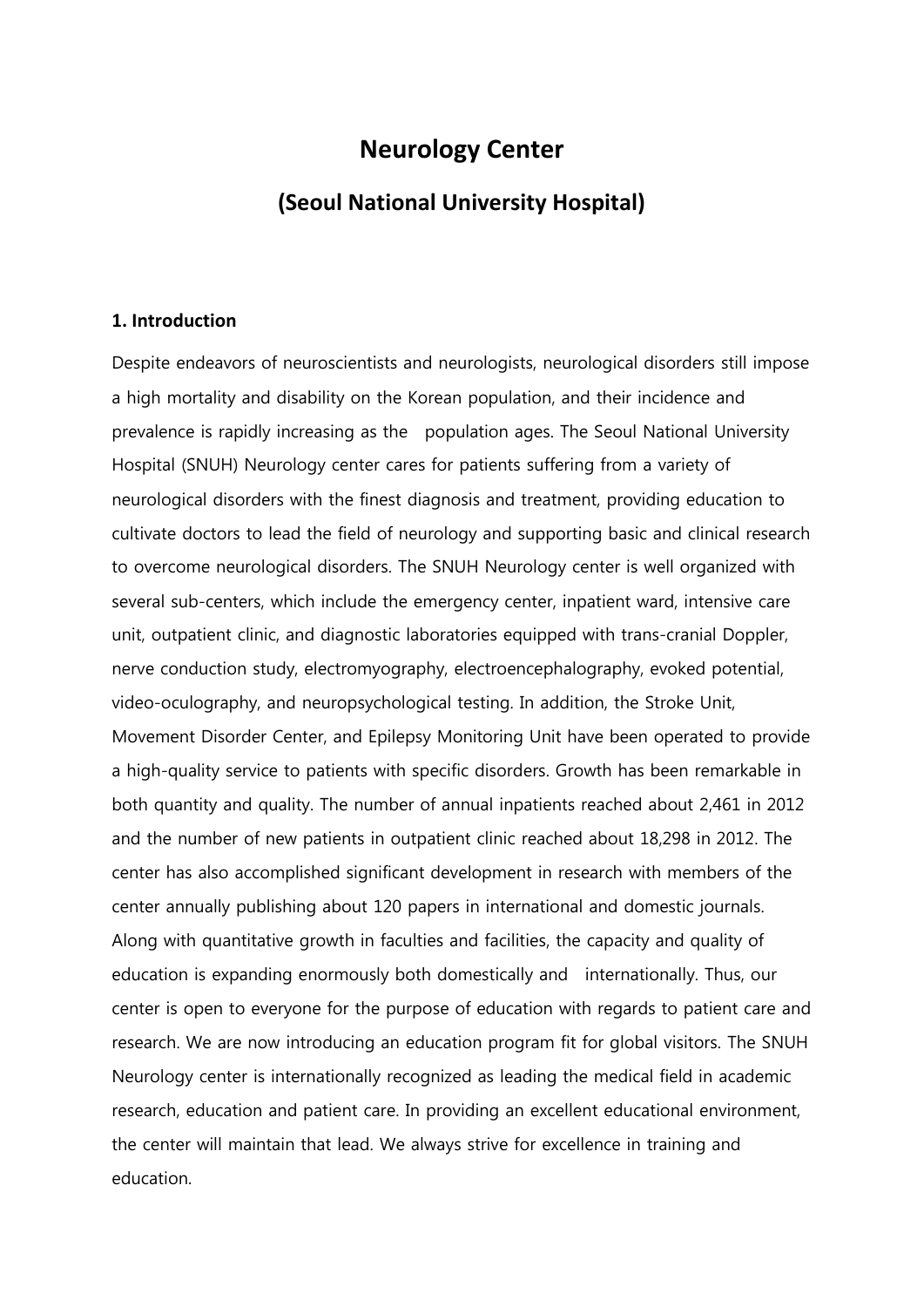## 2. Visiting Fellowship Program

This is an integrated practical education course which provides experience in clinical practice and research in neurological disorders within a few weeks and is designed to let the trainee acquire comprehensive knowledge of care for patients with neurologic disorders.

The trainee is expected to learn the fundamental skills of neurological examination, laboratory investigation, and both acute and long-term care through this course. It is also expected that in-depth discussion on intriguing cases and participation in clinical and basic research may raise new ideas on future research and aid future collaboration.

1) Duration:2 weeks or 4 weeks program courses, which are basically similar in contents; however, there is a better chance of more in-depth involvement in practice and research in the 4 week's program.

2)Accommodations: Accommodations can be made in the dormitory located on the hospital grounds. A nearby motel (ten minute walk) is another option by trainees' if or when the dormitory is not available.

### 3)Center informations:

- ① Outpatient care unit: Two outpatient nurses and seven certified nursing assistants work in the outpatient care unit. With a total of seven medical offices, outpatient care is performed 12 sessions per day. In addition, special clinics are opened to provide patients with more professional and effective diagnosis and treatment.
	- ALS Clinic Monday afternoon
	- Myasthenia Gravis Clinic Monday afternoon (Pf.Jung Joon Sung)
	- Parkinson's Disorder Clinic Wednesday morning (Pf.Beom S.Jeon)
	- Botox Clinic Wednesday afternoon (Pf.Beom S.Jeon)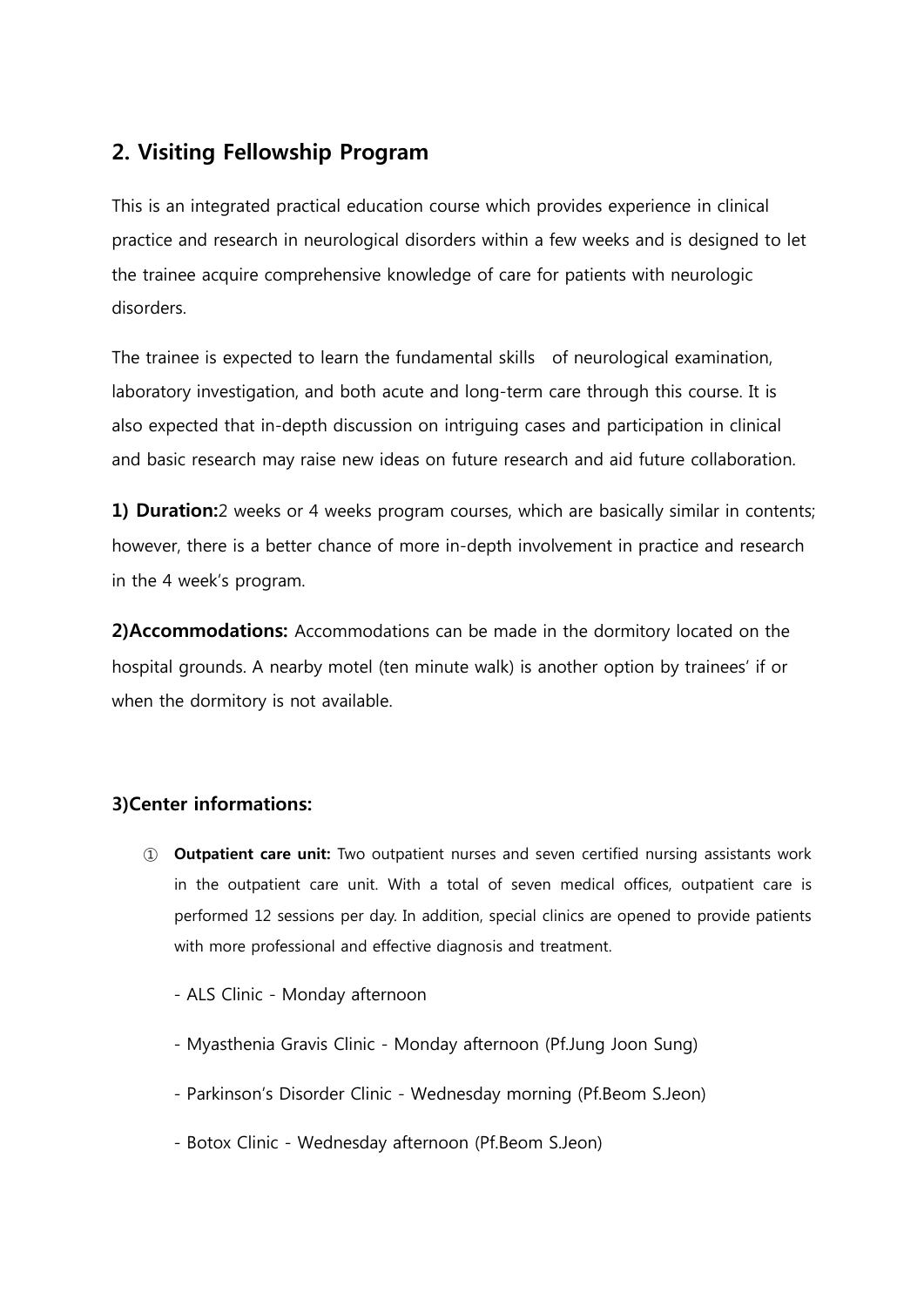- ② Inpatient wards: Inpatient wards include Ward 104 (37 beds including 5 beds in the Stroke unit), Ward 105 (30 beds including 4 beds in the Epilepsy monitoring unit), Parkinson Center (4 beds located in the Ward 45) and the Internal Medicine ICU (4 to 5 beds). There are two chief residents in charge of each ward, one third year resident in charge of the Epilepsy monitoring unit, one second year student in charge of the ICU, three first year residents in charge of wards, two residents in rotation to the Department of Emergency Medicine and Family Medicine, two interns working for inpatient cares along with 31 nurses and five certified nursing assistants. To ensure quality care in the emergency room, a second year resident is permanently stationed during the day to diagnose and treat those patients visiting the emergency room. A resident is also stationed during the night shift.
- ③ Stroke Center: Since brain damage takes a relatively shorter time than other organs, immediate attention and care is more important than anything else. Recently, several research accomplishments have improved the operation of the stroke intensive care unit equipped with immediate and intensive management system for hyper-acute stroke patients. The SNUH Neurology center opened the Stroke unit in September 5, 2007 providing excellent care to acute stroke patients. Professional nursing resources stand by 24 hours a day to monitor the status of patients. Furthermore, a specialist in charge of the Stroke unit along with the faculty in charge is stationed to provide the patients with high-quality medical services. We also run a brain perfusion Lab equipped with two trans-cranial Doppler machines which evaluate hemodynamic status among blood vessels in the brain while measuring the speed, quantity and direction of brain perfusion. In this lab, hemodynamic diagnoses of blood vessels in the brain and also tests to detect embolic materials in the brain are performed.
- ④ Movement Disorder Center: Currently, two professors specialized in movement disorders provide patient care for more than 20,000 outpatients every year, including Parkinson disease, dystonia, tremor, ataxia, chorea, and myoclonus. In addition, more than 3,000 patients are hospitalized every year for diagnosis and/or management of movement disorders. In year 2005, the Movement Disorder Center was established in collaboration with the department of Neurosurgery for deep brain stimulation in patients with Parkinson disease, dystonia, and tremors. In this world-renowned center, we provide 24 hour patient monitoring for optimal patient care using a specialized protocol. Since 2005, more than 250 patients underwent deep brain stimulation surgery and are being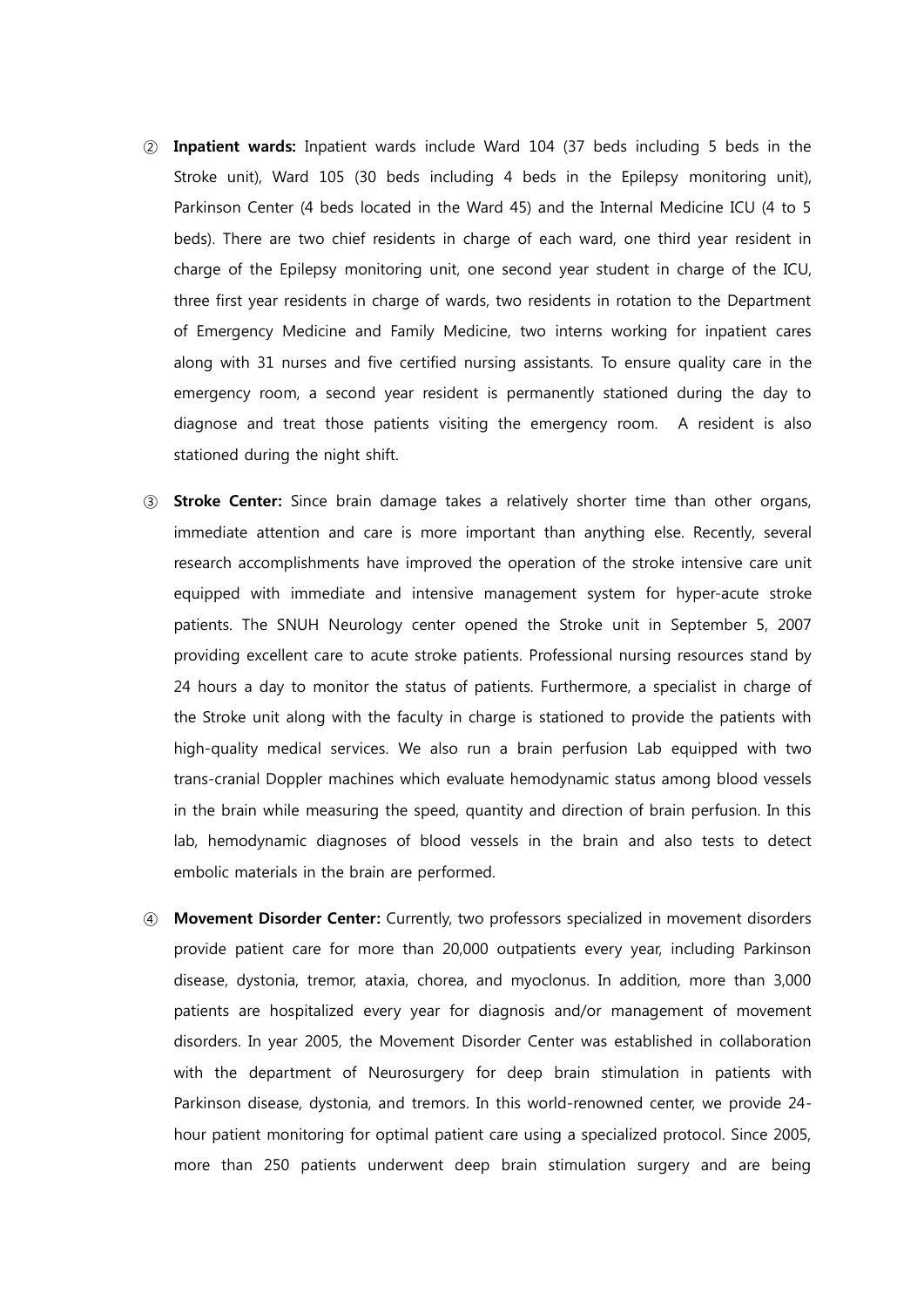followed. With this achievement, the Movement Disorder Center was selected as a World-Class center of Seoul National University Hospital in 2011. In addition, much clinical, transitional and laboratory research is underway and more than 10 papers are published in SCI journals every year. Furthermore, we are in collaboration with researchers all over the world.

- ⑤ Neuromuscular Disorder Center: We have a specialized center for amyotrophic lateral sclerosis and Multiple sclerosis/Neuromyelitisoptica. Tests on peripheral nerves, muscular disorders, neuromuscular copula disorders and motor neuron disorders are performed to diagnose and evaluate functions of nerves at a clinical neurophysiology laboratory. The tests include neurotransmission test, needle electromyography, repetitive nerve stimulation test, blink reflex test, evoked potential, autonomic neuropathy function test and transcranial magnetic stimulation test, and intraoperative neurophysiological monitoring (IOM). The lab is equipped with four electromyography machines and a transcranial magnetic stimulator, evoked potentials measurement device. In addition, this lab also performs electro-oculography using the latest oculographic analysis device which is essential to diagnose different types of patients with movement disorders and dizziness.
- ⑥ Epilepsy Center: At Seoul National University Hospital, several faculty members from Neurology, Neurosurgery, and Pediatric Neurology along with Radiology, Anesthesiology and Nuclear Medicine established the 'Seoul National University Hospital Epilepsy Association' on September 14, 1993. The association provides patient care and promotes research activities through active academic exchanges. In an effort to provide even better care for epileptic patients, the Epilepsy monitoring unit opened in September 1994. Since then, the unit has been taking the pivotal role in diagnosis and treatment of obstinate epileptic patients. The center is equipped with five electroencephalographs supporting moving pictures and a lab that concurrently observes and analyzes the status of patient at the occurrence of symptom and electroencephalography. With such technology, it is possible to discover a sudden attack due to epilepsy and perform a surgical operation while classifying different types of epilepsy and diagnosing various disorders with similar symptoms with epilepsy. Electroencephalography (EEG) is also an important tool to record electrical activation spontaneously generated in a brain on the scalp and to evaluate the functions of brain. The EEG lab is equipped with two digital electroencephalographs and an analog electroencephalograph.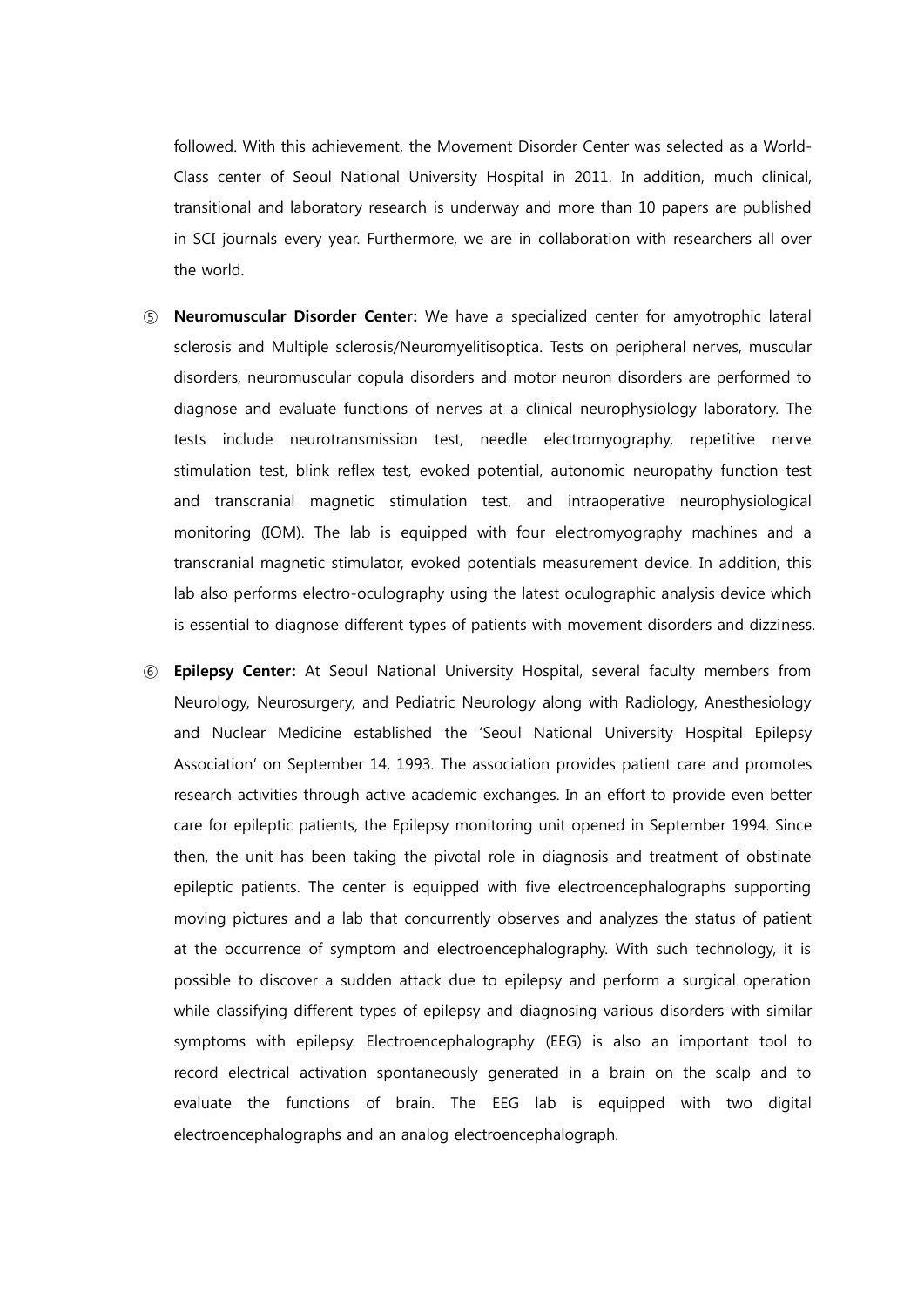⑦ Neurology Research Center: The Neurology Research Center focuses on not only various clinical research on outpatients and inpatients, but also fundamental scientific research. Specifically, the department is constructively utilizing Seoul National University Hospital Biomedical Research Institute to diagnose and treat patients under clinical studies and performing various experiments and research using the labs within the research center. Several dozens of researchers and students in master and Ph.D. programs are actively participating in research.

#### 4)Facility location:

- ① Neurology office: Neurology offices are located on the eleventh floor of Seoul National University Hospital. It consists of faculty offices, resident offices, administrative office and library. Three secretaries are assisting in department affairs and each faculty member's work.
- ② Outpatient care unit: As you enter the main entrance of the hospital, our outpatient offices are located in the first basement level, which can be accessed by escalator on the left of the first floor.
- ③ Inpatient wards: The Wards 104 and 105 are located on the tenth floor of main building of Seoul National University Hospital.
- ④ ICU: Critical patients for the Department of Neurology are admitted to the Internal Medicine ICU on the third floor of main building of Seoul National University Hospital.
- ⑤ Stroke unit: Hyper-acute stroke patients are admitted to the stroke unit with the total of five beds available in the Ward 104.
- ⑥ Epilepsy monitoring unit: Epileptic patients who need intensive care are admitted to the epilepsy monitoring unit with the total of four beds in the Ward 105.
- ⑦ Parkinson Center: Parkinson patients who need intensive care are admitted to Parkinson center with the total of four beds in the Ward 45 located on the fourth floor of main building of Seoul National University Hospital.
- ⑧ Special Laboratories: Special laboratories include nerve electromyography lab, evoked potentials lab, electroencephalography lab, trans-cranial Doppler lab, and neuropsychology lab on the fourth floor.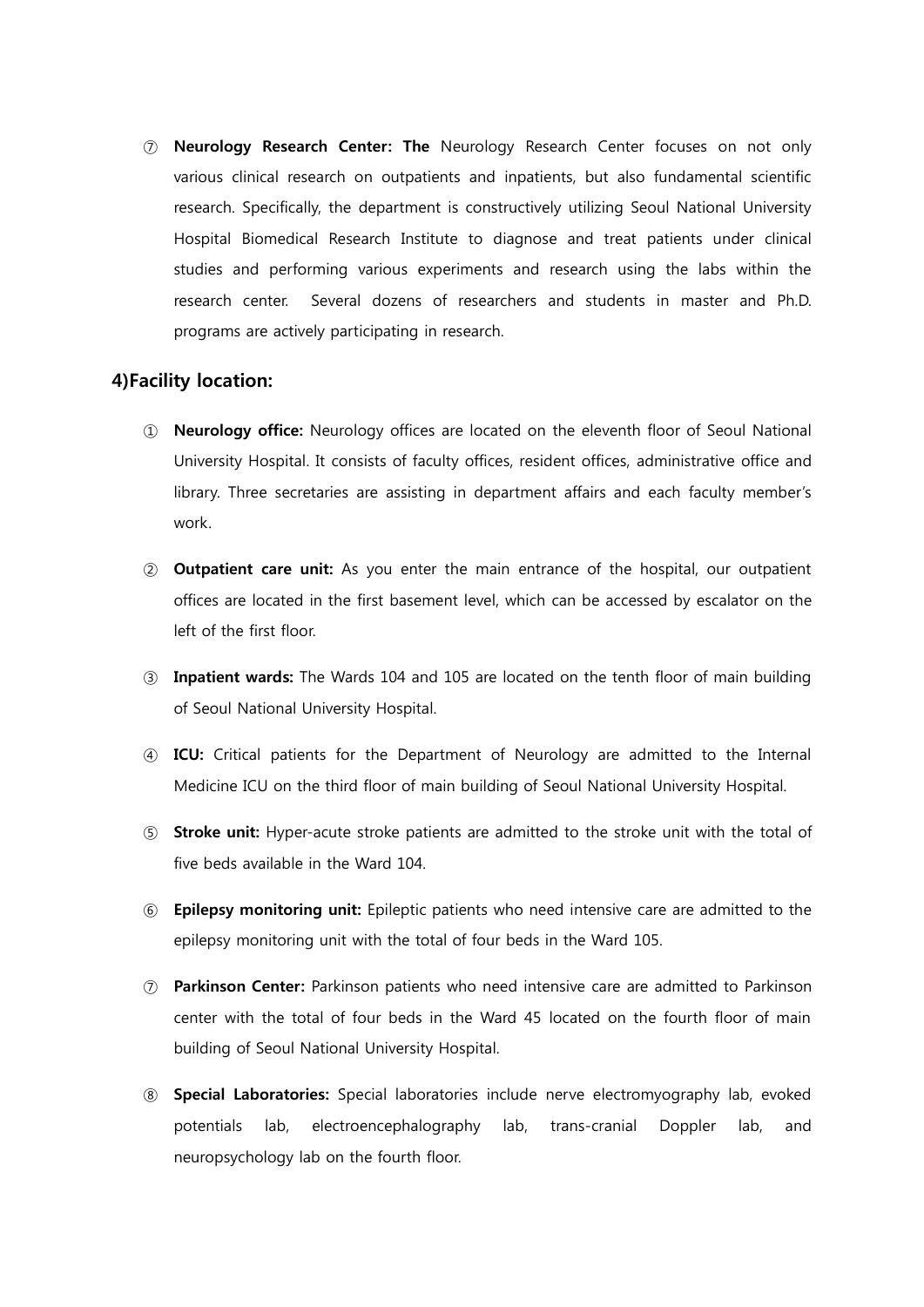### 5) Curriculum

#### A. General program

#### A-1.2 weeks' program

- ① Outpatient clinic
	- A. Observation of 1-2 sessions per stroke, Parkinson, ALS, myasthenia gravis, and epilepsy clinics.
- ② Inpatient clinic
	- A. Ward round for 4-5 days with faculties
	- B. Special unit round of stroke unit, ICU, emergency room, Parkinson center, epilepsy monitoring unit
- ③ Laboratory
	- A. 1 session of NCS/EMG/EP/VOG
	- B. 1 session of TCD performance
	- C. 1 session of EEG recording
- ④ Conferences
	- A. Case conferences 2 times
	- B. Participation in morning conference, guest lecture, topic seminar, journal club, and Neurology grand round
- ⑤ Research meeting
	- A. Participation invarious meetings as trainee's preference
	- B. 1-2 times of open discussion about the subjects of trainee's interest with faculties
- ⑥ Reports of accomplishment
	- A. At the end of the 2nd week
	- B. Presentation of trainee about what the trainee learn and feedback from the faculties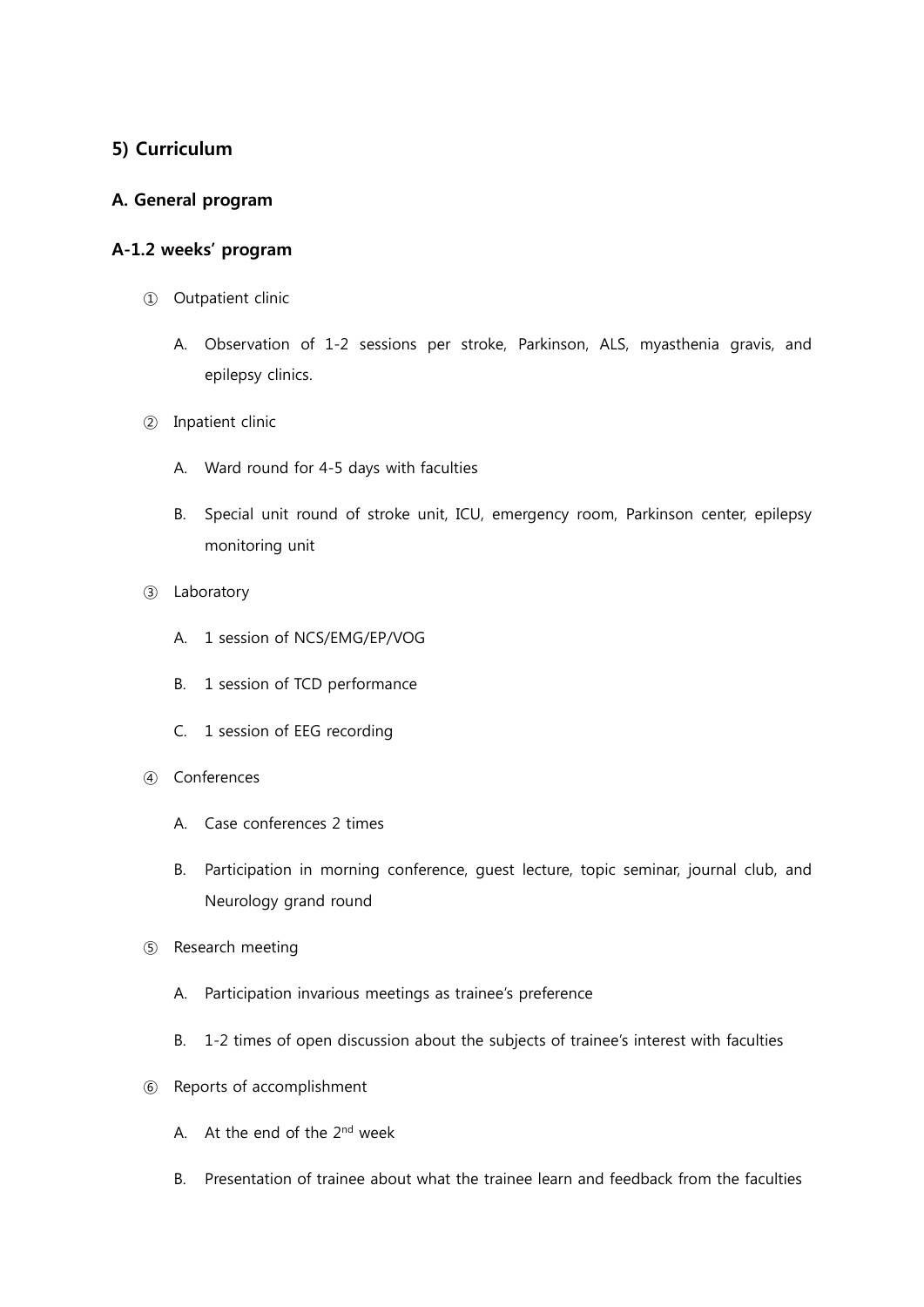- ⑦ Optional schedules
	- A. Choice of subspecialty education
	- B. Please refer to special programs of stroke, movement disorder, neuromuscular disorder, and epilepsy centers.

#### A-2.4 weeks' program

- ① Outpatient clinic
	- A. Observation of 1-2 sessions per stroke, Parkinson, ALS, myasthenia gravis, and epilepsy clinics.
	- B. In-depth discussion about special outpatient with faculty at the outpatient clinic
- ② Inpatient clinic
	- A. Ward round for 4-5 days with faculties
	- B. Special unit round of stroke unit, ICU, emergency room, Parkinson center, epilepsy monitoring unit
	- C. In-depth discussion about special inpatient with special faculty at the ward
- ③ Laboratory
	- A. 2 session of NCS/EMG/EP/VOG
	- B. 2 session of TCD performance
	- C. 2 session of EEG recording
	- D. 2 sessions of Hands-on training (as trainee preference)
	- E. Education of interpretation skill
- ④ Conferences
	- A. Case conferences 2 times
	- B. Participation in morning conference, guest lecture, topic seminar, journal club, and Neurology grand round
	- C. Presentation of case or research topic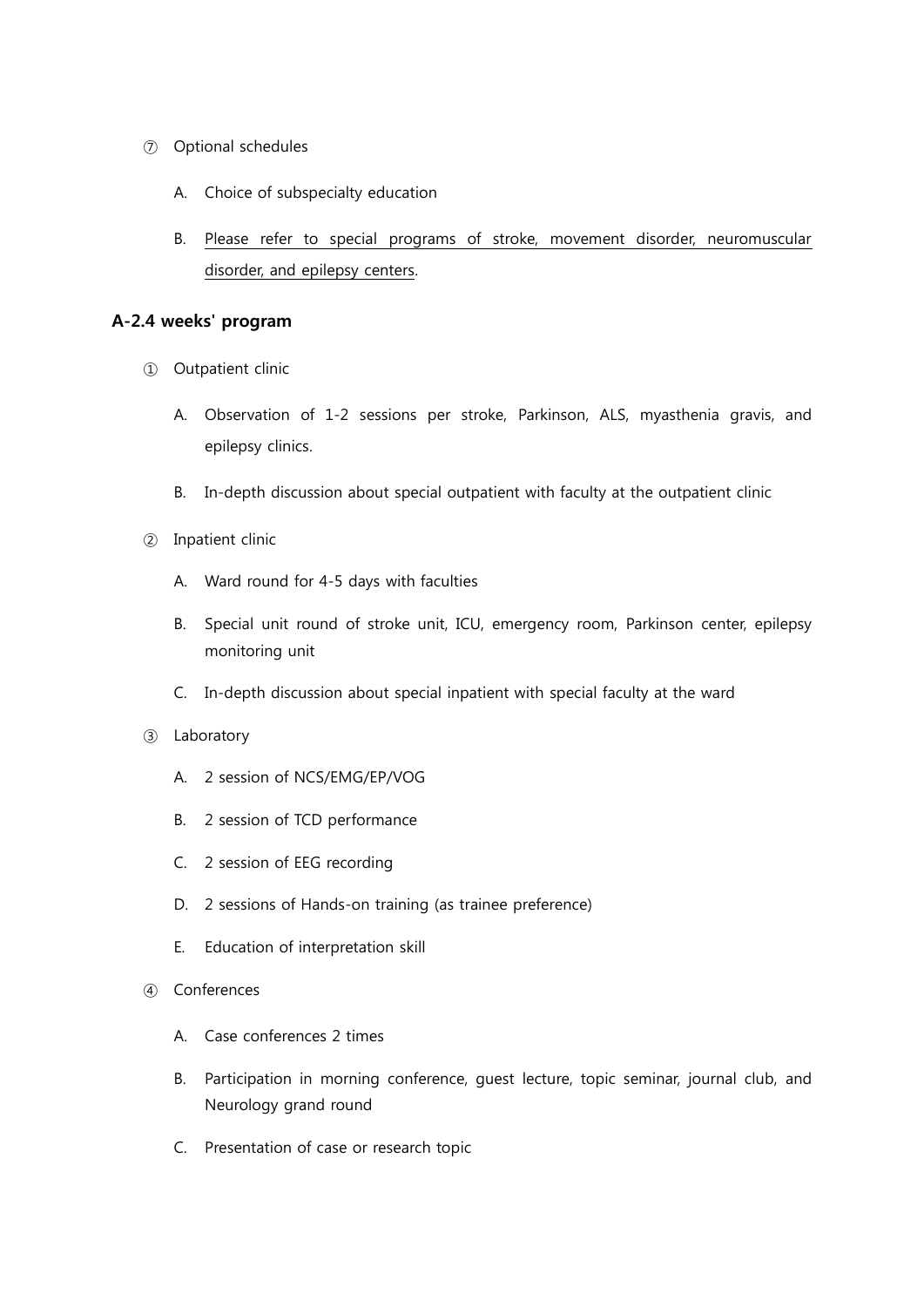- ⑤ Research meeting
	- A. Participation invarious meetings as trainee's preference
	- B. 1-2 times of open discussion about the subjects of trainee's interest
- ⑥ Reports of accomplishment
	- A. At the end of the  $2^{nd}$  and  $4^{th}$  week
	- B. Presentation of trainee about what the trainee learn and feedback from the faculties
- ⑦ Optional schedules
	- A. Choice of subspecialty education
	- B. Please refer to special programs of stroke, movement disorder, neuromuscular disorder, and epilepsy centers.

#### B. Special program

#### B-1. Stroke Center

- ① Attendance of critical pathway for thrombolysis in hyperacute stroke patients
- ② Stroke unit round
- ③ Emergency room round
- ④ Conference
	- A. Stroke seminar (every week, 3:00 PM, Thursday)
	- B. Neurovascular conference (every week, 4:00 PM, Wednesday)
- ⑤ Research meeting for clinical and basic research(every week, 6:00 PM, Wednesday)
- ⑥ Participation in basic research regarding stem cell and neuroprotection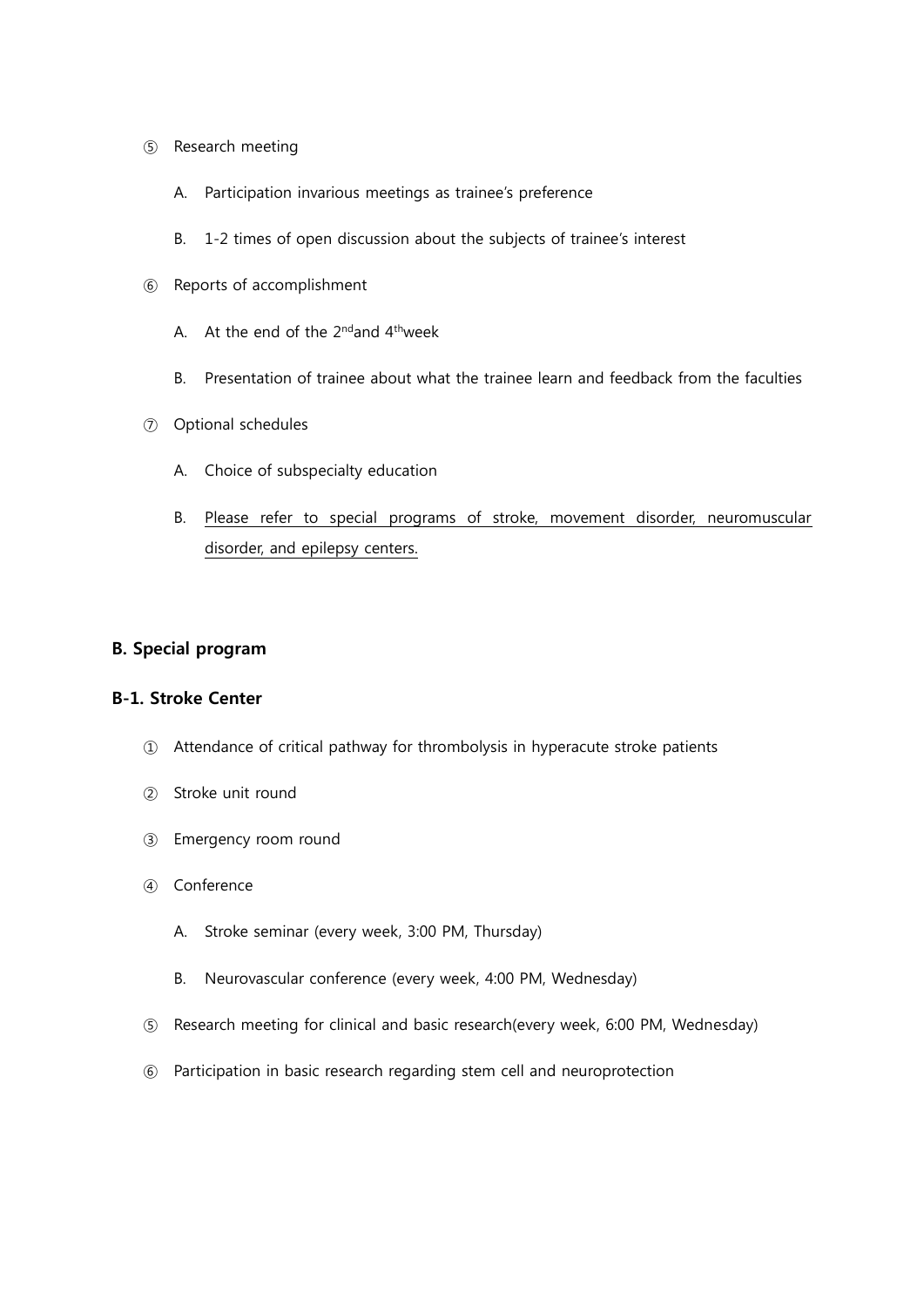#### B-2. Movement Disorder Center

- ① Outpatient clinic: everyday (Mon. Sat.), 40-60 patients per day: in Korean, but non-Korean speaking trainee is expected to understand what is going on
- ② Botulinum toxic clinic: Every Wednesday. Approx. 30 patients: hemifacial spasm, blepharospasm, torticollis, and other focal/segmental dystonias
- ③ Ward round: everyday (Mon. Fri.)
- ④ Movement Disorder Seminar: Every Wednesday, 6:30pm 9:00pm: movement disorder videos, journal reviews, and discussion on ongoing researches
- ⑤ Deep brain stimulation surgery: (every) Monday

#### B-3. Neuromuscular Disorder Center

- ① Attendance for the amyotrophic lateral sclerosis (ALS) clinic/ or multiple sclerosis/neuromyelitisoptica (MS/NMO) clinic Monday (PM).
- ② Conference
	- A. EMG/NCS/EP interpretation (everymorning 9:00 AM)
	- B. EP/EMG conference (every other week, 2:00 PM, Tuesday)
- ③ Research meeting for the stem cell research in ALS (optional)
- ④ Attendance for the intraoperative neurophysiologic monitoring for the various types of surgery (optional).
- ⑤ Inpatient ward round for the interesting or rare cases

#### B-4. Epilepsy Center

- ① Recording and Interpretation of routine EEG
	- A. Technical processing of recording EEG and principal of EEG interpretation: Daily afternoon: PM 05:00-06:00
	- B. Review and discussion on selected case or EEG atlas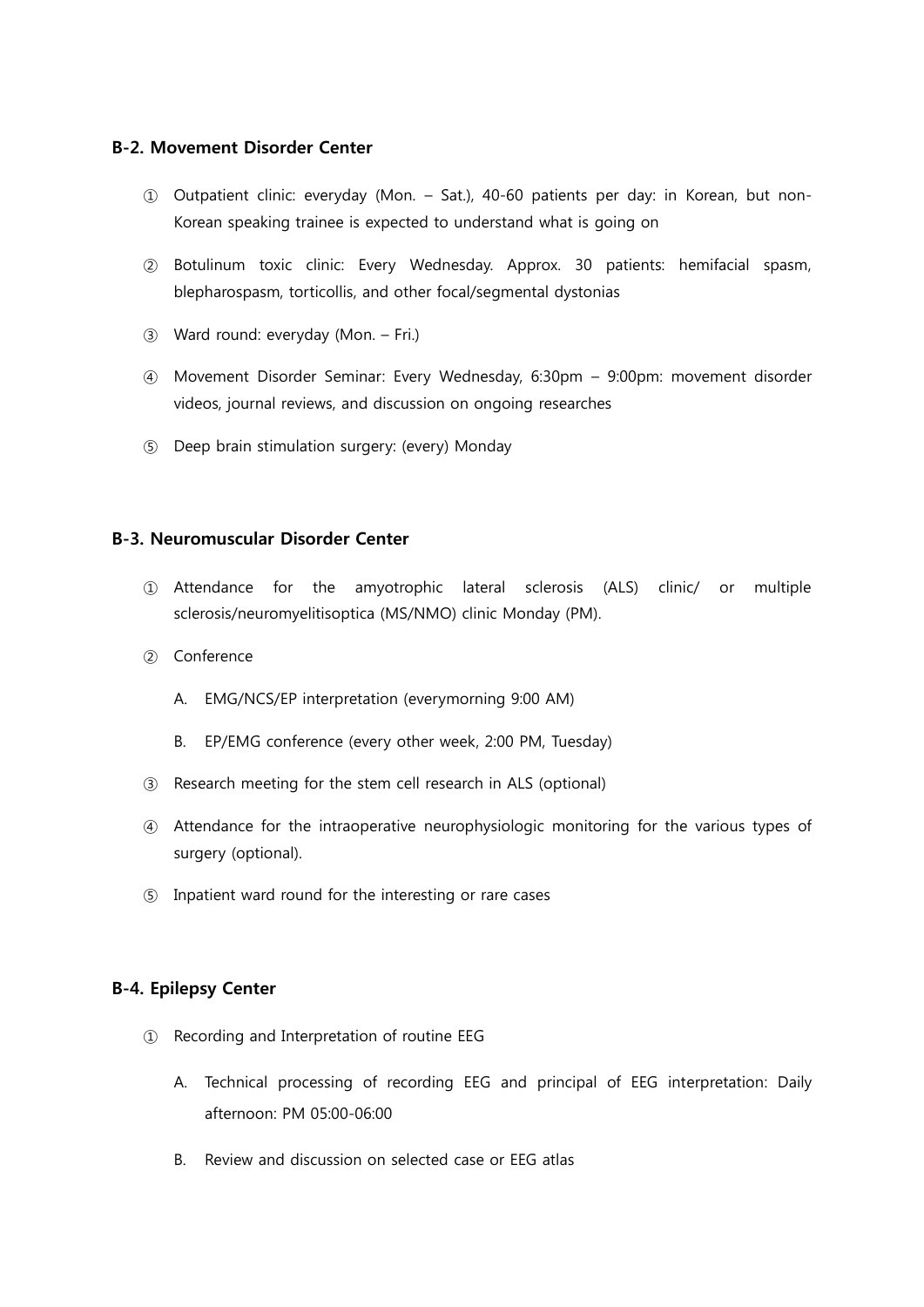- ② Video EEG monitoring
	- A. Technical recording processes of video EEG monitoring and principal of interpretation: Daily AM 09:00-11:00
	- B. Discussion of diagnosis and treatment planning: Daily AM 11:00-12:00
	- C. Technical recording processes of video EEG monitoring: Daily PM 02:00-03:30
	- D. Review and discussion on interesting or selected cases: Daily PM 03:30-04:00
- ③ Epileptic surgery
	- A. Insertion of intracranial electrodes: Once every two weeks, the first week of Monday PM 01:00-04:00
	- B. Invasive intracranial EEG monitoring: During the week after insertion of intracranial electrodes
	- C. Function mapping study: Friday of surgery week PM 01:00-04:00
	- D. Main epileptic surgery: Monday, next week of insertion of intracranial electrodes
	- E. Post-epileptic surgery care
- ④ Conference of surgical treatment of epilepsy
	- A. Once every two weeks, first Thursday AM 10:00-12:00
	- B. Discussion about the decision of resection margin and planning of surgical treatment
	- C. Practical case conference for decision making by team approach: neuro-surgeon, epileptologist, radiologist, pathologist, nuclear medicine
- ⑤ Epilepsy research meeting (ERM)
	- A. Each Wednesday PM 00:30-01:30
	- B. Review of important and recent epilepsy paper